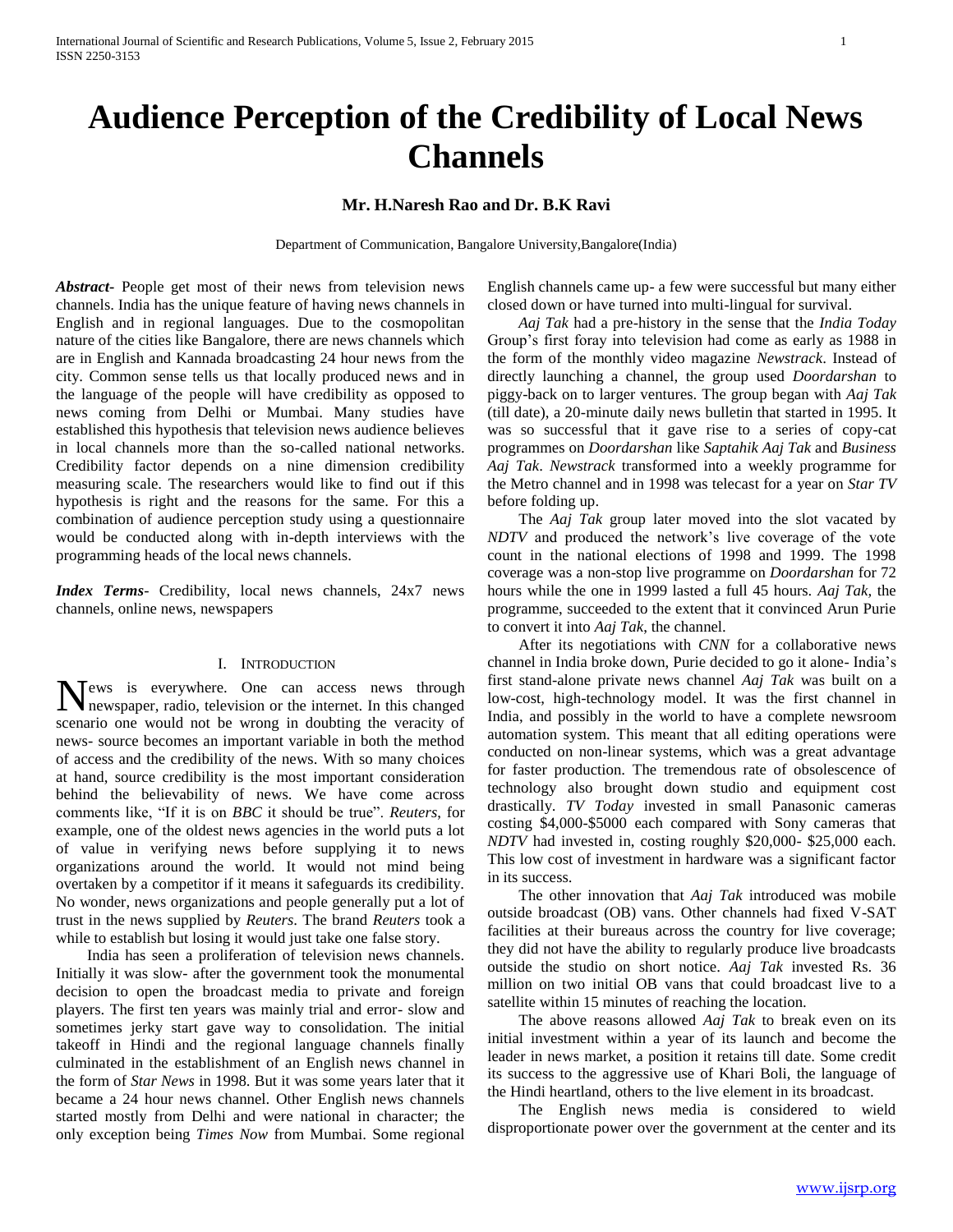policies. The likes of *The Indian Express* and *The Hindu* are today part of myth for having taken on the government and succeeded in either directly or indirectly ousting them from power. The power seems to have shifted today to the 24x7 English news channels. The four big and popular channels-*NDTV 24x7*, *CNN-IBN*, *Times Now* and *Headlines Today* exert huge amount of influence on the government of the day. The way these channels covered the CWG and 2G Spectrum scandals among others has put the government on the back foot and led to many changes. It seems the government cannot ignore the warnings of the channels and is seen to be moving very fast to comply with the 'will of the people' as represented by the news channels.

 *Udaya TV* was the first Kannada satellite channel to go on air in Karnataka in 1994. The entry of *TV 9* owned by Ravi Prakash of *Sneha Television Network* in 2006 opened a new chapter in the field of Kannada news channels with its aggressive journalism. *Kasturi News 24* owned by Anita Kumaraswamy (wife of former CM H D Kumaraswamy) with its tagline 'muktha, nirbheetha and nyayasammatha' entered the field in 2007. *Suvarna News 24X7* owned by MP and businessman Rajeev Chandrashekar came in 2008 followed by *Samaya TV* owned by the then Industries Minister Murugesh Nirani in 2010. *Janashri* entered the already crowded scene in 2011 and is owned by Gali Janardhana Reddy, though there are rumours doing the rounds that the channel has changed the hands.

 *Public TV,* which went live on February 12, 2012, and the other Kannada news channels are now competing and combating with one another to climb to the top with 'breaking news' of every possible kind. Everyone is waiting with baited breath to know whether Ranganth's name alone will suffice for the general public to sit up and take notice of Public TV and thus threaten the domination of *TV9*. Crime, sex, scandals, sensationalism and political voyeurism and breaking news apart from ordinary events and happenings are the fodder on which these channels survive.

 The credibility of Kannada television is seriously at stake. Kannada television is willy-nilly turning viewers into Peeping Toms. In their quest for eyeballs and TRPs, the local channels have been feeding viewers with a diet of gossip, crime, sleaze, stings and low-brow humour. It is not uncommon for journalists to lay their hands on documents or information that relate to people's private lives. But just because they get access to a divorce petition involving an actor, they simply cannot broadcast its contents to the whole wide world.

 This brings out a pertinent question: How credible are these news channels and do the viewers believe what they hear and see? The perception of the viewers about the credibility of news organizations is important in evaluating its importance for the readers and viewers and at the same time the influence or power it exerts on the power structure in the country.

 A study is the only way one can get answers to the question of people's trust in media today. It is not easy for any media organization to fool the people for a long time as it is possible to verify the news from other sources. At the same time people trust one news organization over the rest on the basis of many real and perceived criteria. For example, *The Hindu* as a national newspaper has overwhelming trust among the reading population, even among those who subscribe and read other

newspapers. This is something that did not happen overnight. The newspaper in question had to build this credibility slowly over the last hundred years. When *The Hindu* during the debate on 'The Indo-US civil nuclear bill' took a differing stance and attacked the government for selling out to the United States, everyone sat up and took notice. Its credibility went up further as people realized that its stand was purely influenced by national considerations and political in nature.

 Newspapers have been around for many decades but the news channels in the private sector are less than a decade old. Some like *Times Now* and *CNN-IBN* just completed six years of existence. *NDTV 24x7* has a twenty-five year history but as distinct 24-hour news channel it is just 8 years old. This poses a dilemma- how one can jump to the conclusion that one television channel is more credible than the rest. A audience study is the only way to answer this and related questions.

 Many polls suggest that credibility of media- newspapers and television news channels- is declining. One of the reasons attributed is the concentration of media in the hands of big corporations like *News Corp*. The dwindling variety in the content is directly proportionate to the declining credibility people perceive in media in the current scenario. This will only get worse as there is a clamour for big media with its advantage of economies of scale.

 Today, we have access to an almost inconceivably vast amount of information, from sources that are increasingly portable, accessible, and interactive. The Internet and the explosion of digital media content have made more information available from more sources to more people than at any other time in human history. This brings an infinite number of opportunities for learning, social connection, and entertainment. But at the same time, the origin of information, its quality, and its veracity are often difficult to assess. This volume of information addresses the issue of credibility—the objective and subjective components that make information believable—in the contemporary media environment.

 According to *Wikipedia*, credibility has two key components: trustworthiness and expertise, which both have objective and subjective components. Trustworthiness is based more on subjective factors, but can include objective measurements such as established reliability. Expertise can be similarly subjectively perceived, but also includes relatively objective characteristics of the source or message.

 Source credibility is the believability of a communicator, as perceived by the recipient of the message. Academic studies of this topic began in the 20th century and were given a special emphasis during World War II, when the US government sought to use propaganda to influence public opinion in support of the war effort. Psychologist Carl Hovland and his colleagues worked at the War Department upon this during the 1940s and then continued experimental studies at Yale University. They built upon the work of researchers in the first half of the 20th century who had developed a *Source-Message-Channel-Receiver* model of communication and, with [Muzafer Sherif,](http://en.wikipedia.org/wiki/Muzafer_Sherif) developed this as part of their theories of persuasion and social judgement.

 If the saga of the Indian media in the last 20-30 years is a story of great commercial success, it also chronicles the decline in journalistic standards down the line. Media has gained importance as an industry which is now one and a half percent of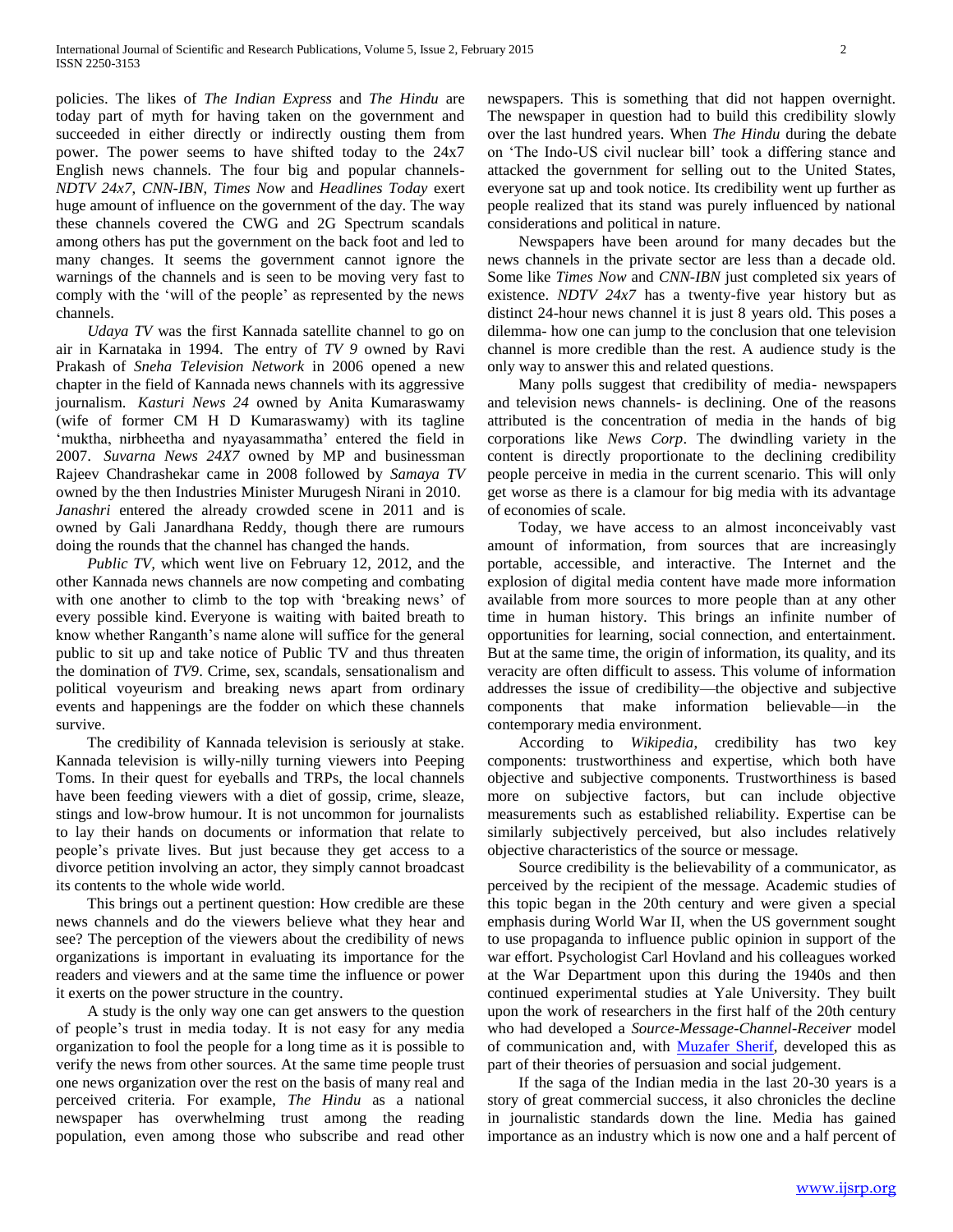GDP. We have some 350 plus news channels running in the country, but most of them are not making money. It is only the top ones in the ladder who are making money equivalent to media channels in the West.

## II. REVIEW OF LITERATURE

 The exposes contained in the taped telephone conversations of corporate lobbyist Nira Radia have dented the credibility of leading journalists and undermined the public standing of the profession (Narasimhan, Oct- Dec 2011). The recorded conversations show leading journalists promising to run political errands for Radia as she works the levers of power to influence ministry formation in the union cabinet after the 2009 general elections. The tapes also show them taking dictation from her about what to write and giving her detailed advice about how Mukesh Ambani of Reliance Industries, one of her leading clients, should fight his case in court. The conversations also have Radia scolding journalists about news placements and her boasting to others about how she got some of these worthies to do jobs for her.

 The journalists named are some of the senior-most in the profession and are mostly gatekeepers of news in their publications (Vasanti, 2011). The conversations seem to suggest that these journalists were not only getting information but were, on the contrary, on very familiar terms with Nira Radia. There is no sense of distance between the work of the journalists and that of Radia, but rather, they seem to merge into one.

 Subsequent to this expose, the brazen conduct of these journalists and their refusal to accept any blame has further damaged their credibility, as well as the reputation of the entire fourth estate. It has been shocking to see the manner in which the mainstream media, particularly the shrill TV news channels, have tried to blank out any discussion of this issue. This has added to popular misgivings that the media was protecting its own against public scrutiny.

 Ohio University Journalism Professor Hugh Culbertson knew he had a hot topic . Editors around the country were agonizing over the use of anonymous sources, fearing they were relying on them too heavily, damaging the press' credibility in the process. Culbertson surveyed more than 200 editors.

 The results: Most said competition forced them to use unnamed sources, even though 81 percent considered them inherently less believable. One-third were "unhappy to a substantial degree" with how anonymous sources were handled at their own newspapers, and editors estimated that more than half would go on record if reporters pushed harder. "They seemed to regard unnamed attribution as a crutch for lazy reporters," Culbertson says.

 In Manufacturing Consent, Herman and Chomsky provide a systematic "propaganda model" to account for the behavior of the corporate news media in the United States (Chomsky, 2002). They preface their discussion of the propaganda model by noting their fundamental belief that the mass media "serve to mobilize support for the special interests that dominate the state and private support for the special interests that dominate the state and private activity." Although propaganda is not the sole function of the media, it is "a very important aspect of their

overall service", especially "in a world of concentrated wealth and major conflicts of class interest".

 The credibility and legitimacy of the media system is also preserved by the media's lack of complete agreement on all issues. Indeed, there is vigorous debate and dispute over many issues, as Herman and Chomsky readily acknowledge. They contend, however, that debate within the dominant media is limited to "responsible "opinions acceptable to some segment of the elite. On issues where the elite are in general consensus, the media will always toe the line. No dissent will then be countenanced, let alone acknowledged, except, when necessary for ridicule or derision.

 Bandwagon theory is cited as a possible explanation by researchers while understanding the perception of audience in news selection (Sundar & Nass, 2001). Chaiken (1987) argued that people use the heuristic that, if many think an opinion is valid, the opinion is probably correct. Accordingly, they could just follow the evaluations and choices made by others, thereby limiting their own cognitive selection efforts. Affiliation motives may be another reason for bandwagon effect, even when relating to strangers (Byrne, 1961).

 The perceptions audience members form regarding television news content has long been of interest to communication researchers. Perceptions of credibility have been found to be influenced by the content of the news reports (Austin & Dong, 1994) and characteristics of the news anchor (Markham, 1968), suggesting that perceptions of credibility may be influenced by presentation variables. The use of highdefinition (HD) television may be one such variable.

 One of the most important findings of this study is that perceptions of credibility can be influenced by the formal features of television. This suggests that credibility is not just an inherent quality of the source or person delivering a message.

In a study conducted in Slovenia among journalists, majority of the respondents wrote that they rated the traditional news media as more credible because of their longer tradition during which they had earned a *reputation* of credibility and quality (Steensen, 2011) . Some of them referred to the traditional news media's "good name" which they had achieved during years of practicing journalism. Most of them attributed such a reputation to personal "positive experiences" which they had as audience members or as journalists in their everyday practice and relations with the traditional news media, while they had negative, few, or no experiences with the online news media. Several respondents attributed the media's reputation to *personalities* who work in particular media, stating that credibility is linked to "good", "experienced", "acknowledged", "distinguished" reporters and editors. They chose the traditional news media because they employ reporters and editors whom they trust. The third key reason for rating the traditional news media as more credible is their quality *news supply*. Most respondents said that the traditional news media are more credible because they offer more "serious", "public affairs" topics, while the online news media offer more sensational news. They defined topics such as politics, economy, social affairs, and ecology as "public affairs" and listed entertainment, and especially lifestyle and sexual advice as sensational news. According to respondents, the traditional news media are more trustworthy because they offer more "exhaustive", "in-depth"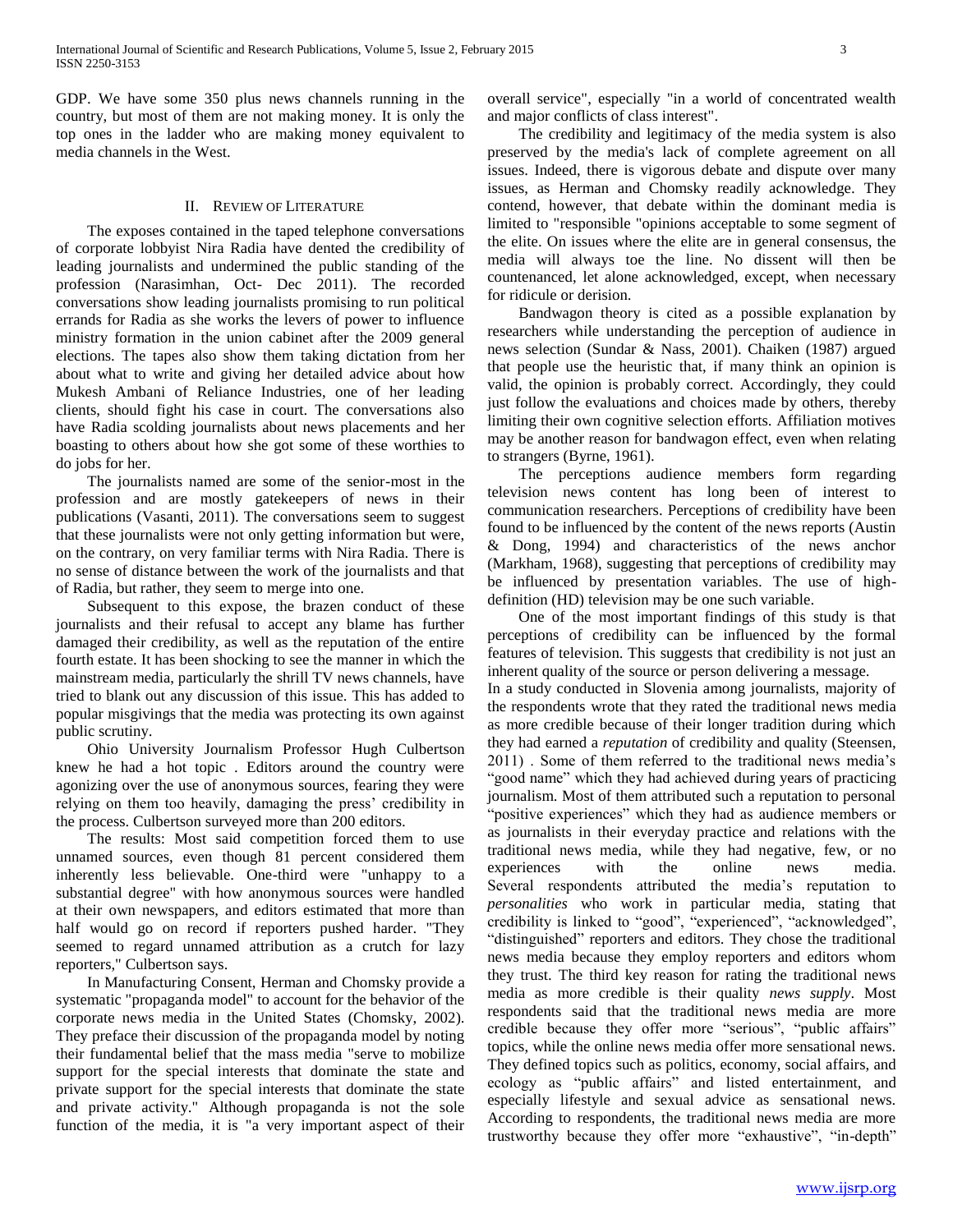and "accurate" information, while the online news media offer "surface", "quick" and "unverified" information. Thus, the work of journalists from the online news media is less highly rated than the work of those from the traditional news media; the main argument is that journalists from the traditional news media have a more professional journalistic approach to news production. Some respondents even wrote that they value journalism in the traditional news media more because their journalists more clearly separate facts from opinions. They also criticised journalistic writing in the online news media, arguing that online journalists construct sentences which are too short, use superficial language and make spelling and grammar mistakes.The fourth reason for rating the traditional news media as more credible was journalists' *education* and *experiences*. According to respondents, journalists working in the traditional news media are more educated and experienced than online journalists.

 The respondents who favoured the online news media mostly referred to their *promptness* at information gathering, which is very important in the contemporary fast-changing world. Some of them argued that online news media are credible because Internet users are given an opportunity to comment on published information. Thus, the *community of recipients* constantly verifies the credibility of a particular news item, the journalist who has written it, and the medium itself. The recipients who are active regularly verify credibility in this way; therefore, according to some respondents, the online news media are much more credible and of a higher quality than the traditional news media which hide behind their inaccessibility.

 A TAM study after two Telugu news channels were launched showed a marked increase in the time spent on the Telugu news at the cost of Hindi news whereas the time spent on English news was more or less same (Regional news channels living up to their promise in AP, 2004). The inference here is to the preference of local news channels to national (read Hindi) ones.

 In a similar finding, regional news channels were able to increase their viewership base whereas that of English and Hindi declined (Sarkar, 2011). The proliferation of regional language news channels, specially in the south, means that many viewers now have a choice and the affinity to mother tongue seems to have worked in their favour. But the biggest concern is the clamour among the national English and Hindi news channels to win back viewers with sensational coverage. As news media is dependent on big news stories, the years 2009-2010 were dull; 2008 turned out to be good with the Mumabi Terror attacks and the drama around the passing of the Indo-US Civil Nuclear Bill.

 On the question of an additional news channel in Kannada, there is a feeling that the rest give too much importance to god, temple, crime and politicians (Is there space of another Kannada news channel?, 2012). *Public TV* was launched on 12 February 2012 with veteran journalist H.R. Ranganath at the helm. His reputation as a no-nonsense Editor at *Kannada Prabha* gives hope that things will be different and balanced coverage would be the hallmark of *Public TV*. A year into the telecast, *Public TV* has done phenomenally well due to the quality and trustworthiness of the channel.

#### III. METHODOLOGY

#### **Design for credibility study**

 Survey research uses scientific sampling and questionnaire design to measure characteristics of the population with statistical precision.

 A survey was conducted in which 250 respondents from all across Bangalore city were administered a questionnaire. The Questionnaire was first tested and the reliability and validity was ensured before a full scale survey was concluded. A convenience sampling technique was adopted to draw a representative sample from among the television viewing population of Bangalore city. Care was taken to ensure that all parts of Bangalore city was covered.

 Many top news channel heads and senior journalists were interviewed to get a better idea of the workings on the news channels. This was also useful for designing of the questionnaire. This study intends to find if local news channels are perceived to be more credible by the viewers than national news channels and therefore believe the news on local channels more.

 The main reason for the study is the rise and development of 24-hour news channels in India in the last decade and the impact it is having on the way news is gathered, processed and disseminated to an ever growing and ever hungry audience.

The following research questions will guide this study:

- 1. News is important for the citizens of Bangalore.
- 2. Traditional media sources are important for getting news.
- 3. Television is becoming an important source for the majority of the audience.
- 4. Local television channels provide credible news to Bangaloreans.
- 5. People tend to believe the local news channels over the national news channels.

### IV. HYPOTHESIS

 Credibility of local news channels will be higher than that of the national news channels.

# **Data Presentation and Analysis**

The survey provided the following results-

1. News is very important for the citizens of Bangalore. Newspapers are still the preferred mode of getting news for the older generation of Bangaloreans. But surprisingly the young get their daily dose of news from internet and specially online news portals and social media sites. Television is gaining but is still behind newspapers as the preferred source of news. Television is seen as an entertainment medium rather than a source for serious news. Newspaper has a high trust value among all age categories and is able to maintain its credibility due to the adage: If it is in print, it should be true. Radio, unfortunately, doesn't have any takers as far as news is concerned- purely for music.

 Convenience and affordability are the reasons behind newspapers' large readership despite the inroads made by television. New media has a loyal following and in the near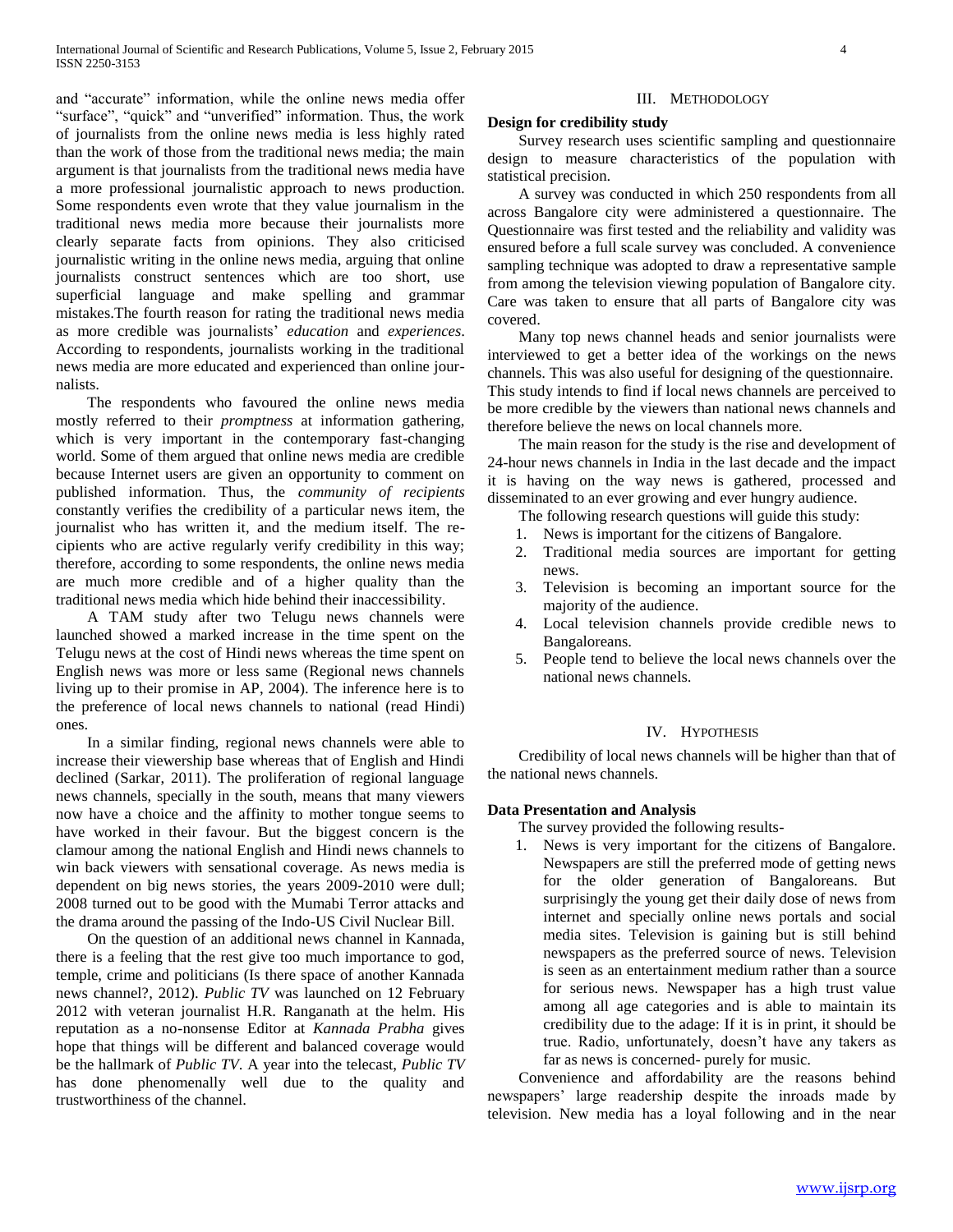



2. National news channels are preferred over local news channels for getting daily news. A huge majority of the viewers polled for this survey chose national over local news channels for getting their daily dose of news. The cosmopolitan nature of Bangalore has a lot to do with the national outlook as opposed to the local or regional stance.



3. National news is ahead of local news the respondents like to watch. The sheer number of stories that are carried on national news channels coupled with the diverse nature of the viewer may be the reason for preferring national news, even when they are watching local news channels. The worry that parochialism and regionalism will increase with sub-nationalistic tendencies don't bear out from this survey. In fact, pan Indian feeling is taking root among the residents of Bangalore.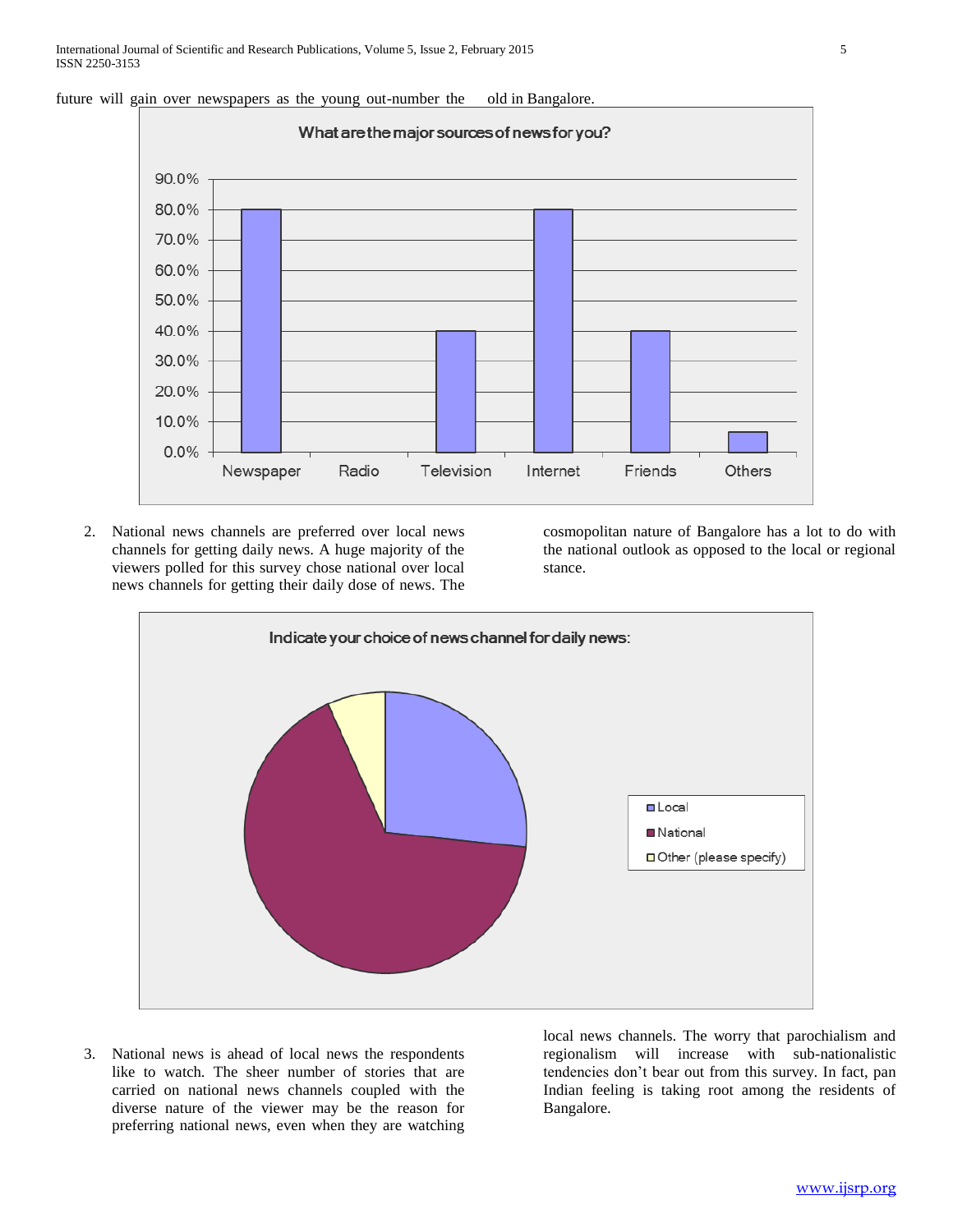

4. When they were quizzed about the reasons for watching local news channels, majority spoke about the local news coverage being the main reason followed by knowledge of the local needs of the viewers. If one looks deep into this phenomenon it is clear that people

who are from different parts of the country want a bit of local news of their region in addition to the general news from around the country. They want to keep in touch with their motherland- be it Tamilnadu or Andhra Pradesh- and its goings on.



5. Mother tongue matters in the choice of local news channels. Only 30% said that it doesn't matter in their choice of news channel. One likes to watch news in the language that one is comfortable in. Hindi speakers prefer to watch Hindi news channels as Kannadigas like to watch news in Kannada channels. This give ample

scope for news channels in all languages. English doesn't have a monopoly, so is the case with Hindi or Kannada for that matter. The more cosmopolitan one gets, the preference shifts to English news channels from local ones. Bangalore is one of the three cosmopolitan cities in India; Delhi and Mumbai being the other two.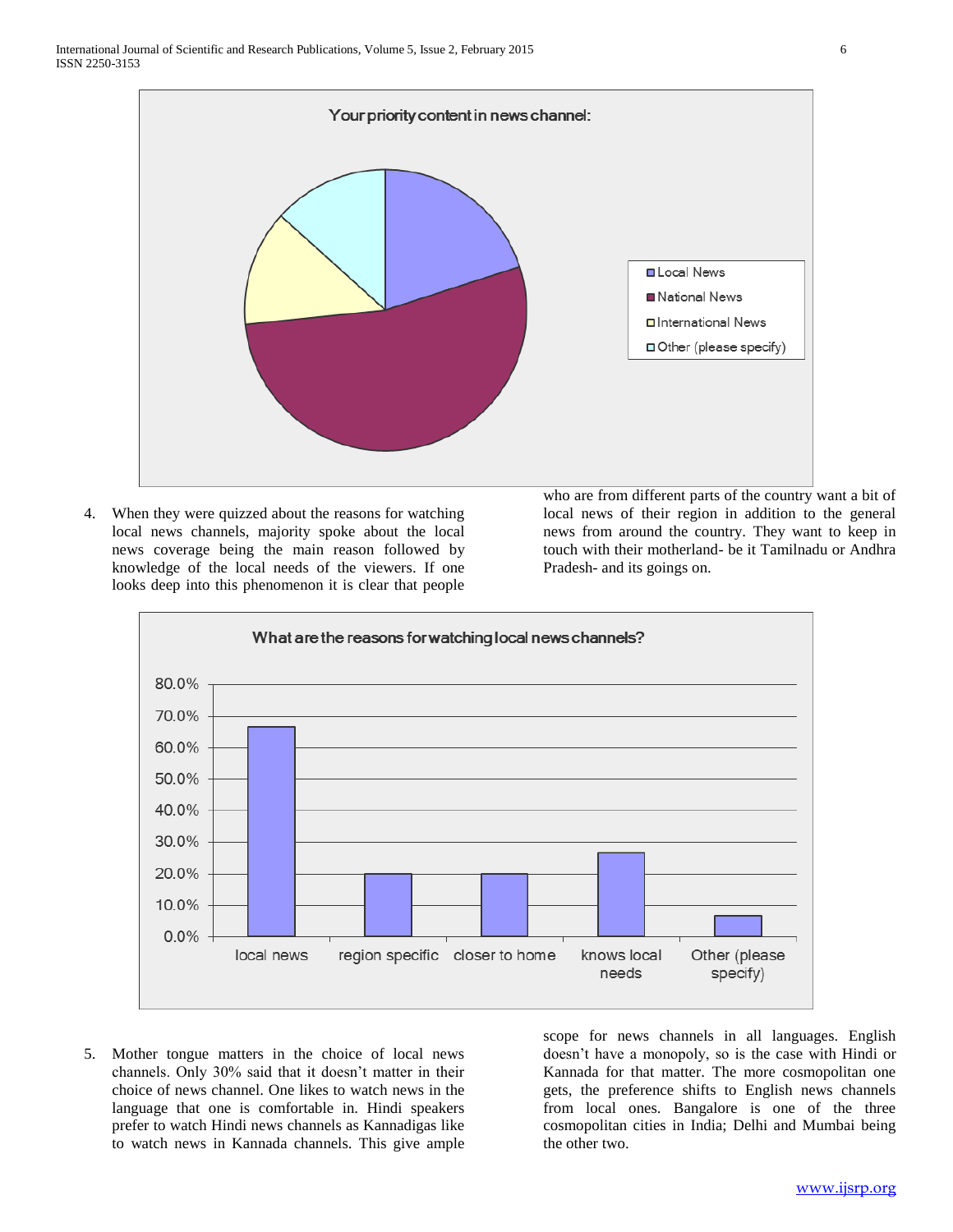

6. But surprisingly language was not instrumental in linking the news channels to the credibility. Majority felt that credibility has very little to do with which language the channel is in. What is more important is the way the news is presented and dealt with by the news channels- sober and sticking to facts.



7. Majority felt that national and not local news channels are more credible. Even though many watch regional language news channels they attribute less trust to them as compared to national news channels. This is very surprising as it breaks the myth that people attribute trust to their language and a television news channel in their mother tongue is much more credible. English national news channels for all their flaws get thumbs up from the viewers in Bangalore.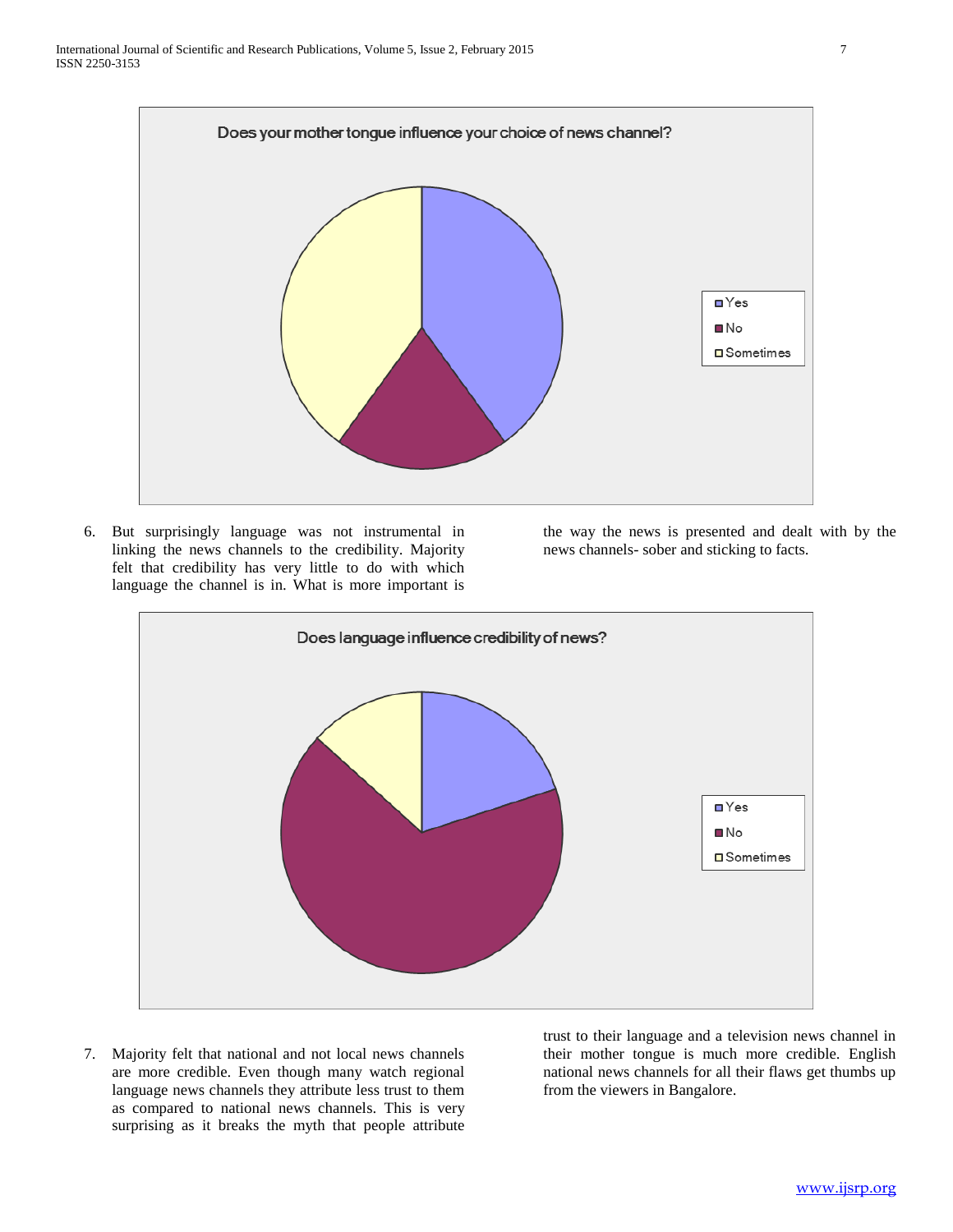

8. As is well known *TV9 Kannada* has the highest rating among the Kannada news viewing audience. But *Public TV* has caught up with *TV9* and as things stand it may very well become the number one Kannada news channel in days to come. Some of the news channels in Kannada have fallen in popularity and are struggling to find viewers. This may be due to the staleness of their presentation and the strategies of the top two channels to go all out to woo the audience with sensational and loud content. The view of the people of Bangalore is mixed as far as credibility of local news channels is concerned. They feel that some channels are more credible than others due to the ownership and reputation of the editor in chief. The reason given in case of *Public TV* is the apolitical ownership and the reputation of the editor as being no-nonsense person.

9. As Bangalore is a cosmopolitan city, people watch television news in many languages. Kannada and English news channels have equal number of viewers, followed by Hindi and Telugu. It more or less goes with the demography of Bangalore which is highly diverse in the way the people belonging to different languages are spread across the city.

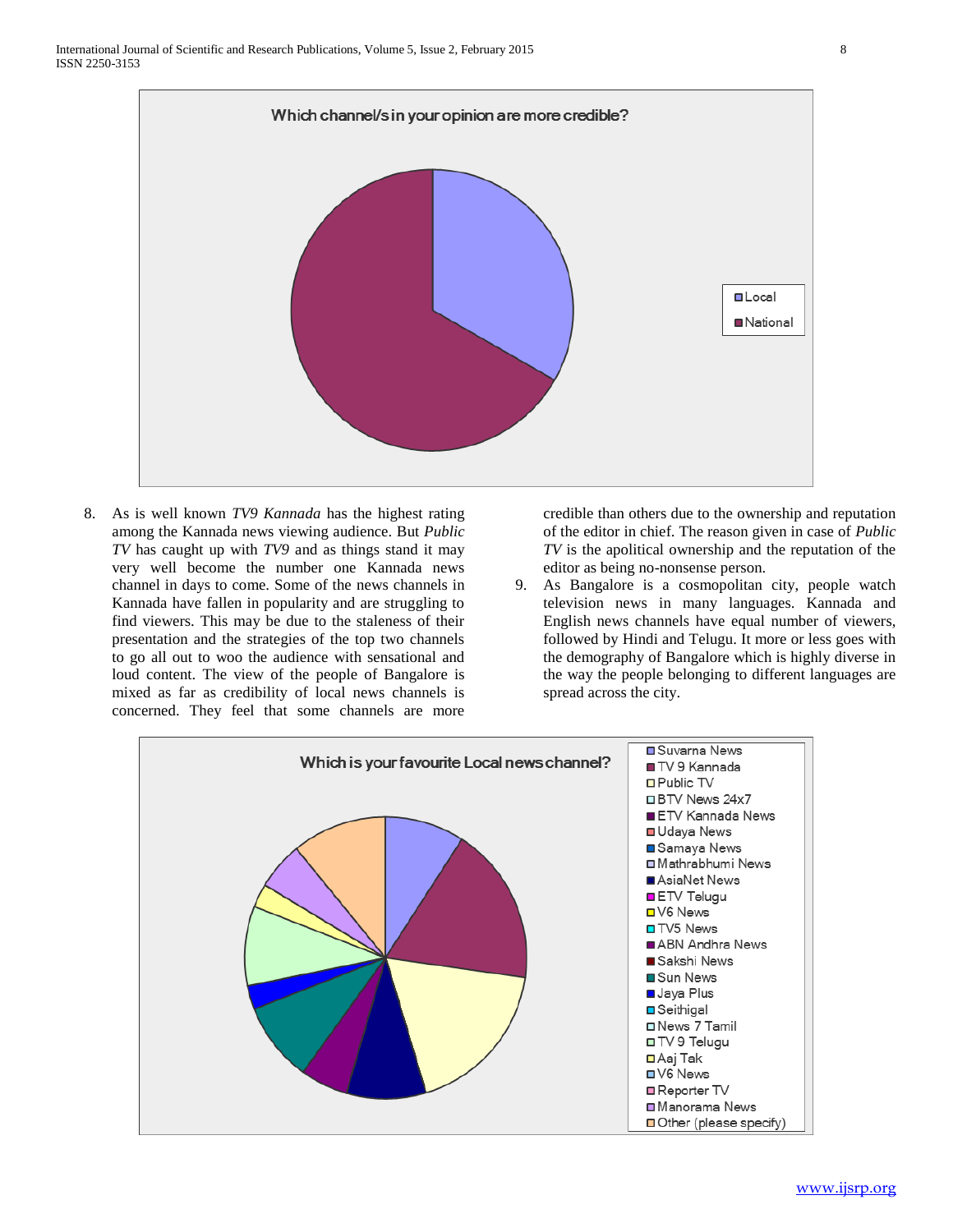10. There are multiple reasons for people to prefer local channels. In addition to the language preference there seems to be the issue of coverage and relevance. Local news channels give extensive coverage to local and regional stories and issues that are close to the citizens of Bangalore. The cosmopolitan nature of Bangalore is to some extent responsible for a sizable percentage opting for national news channels over local ones. People who are from outside of the state end up watching either English, if they are from a higher socioeconomic background or Hindi, if they are the typical middle-class from north of the Vindhya's.



- 11. The most important finding of this study would be the correlation between the cosmopolitan nature of the news viewers and the preference for English news channels. English is still considered to be the language for upward mobility in India. From speaking English at home to communicating in the colonial language at work, people perceive English language to have the ability to put them on-par with the so-called elite in society. That is precisely the reason why a large percentage of the respondents preferred national channels, English at that.
- 12. Regional news channels can flourish in India and in particular in Bangalore for the reason that the nature of society is fast undergoing rapid changes. The economic imperative that have been unleashed a little over two decades back is coming home to roost. Demographically Indian cities are changing from being the preferred destination of locals- people in the neighbourhood- to migrants from near and far. With most Indian languages

spoken in tier 1 and tier 2 cities, the media scene is reflecting this new reality. Gone are the days when one language could be imposed on the entire population of India in the name of National Integration and nation building was the sole object. Today, regional aspirations are getting translated into news channels that cater to niche language demands of an ever prosperous populous.

13. Finally, what this survey provides is the data that proves that local news channels are perceived as being less credible than the national news channels. This perception is based on the fact that language news channels indulge in far more sensational and trivia news content than national channels. The more the competition the depths to which a channels will stoop to conquer the viewership heights. Very few people feel that local news channels provide accurate, balanced and objective news.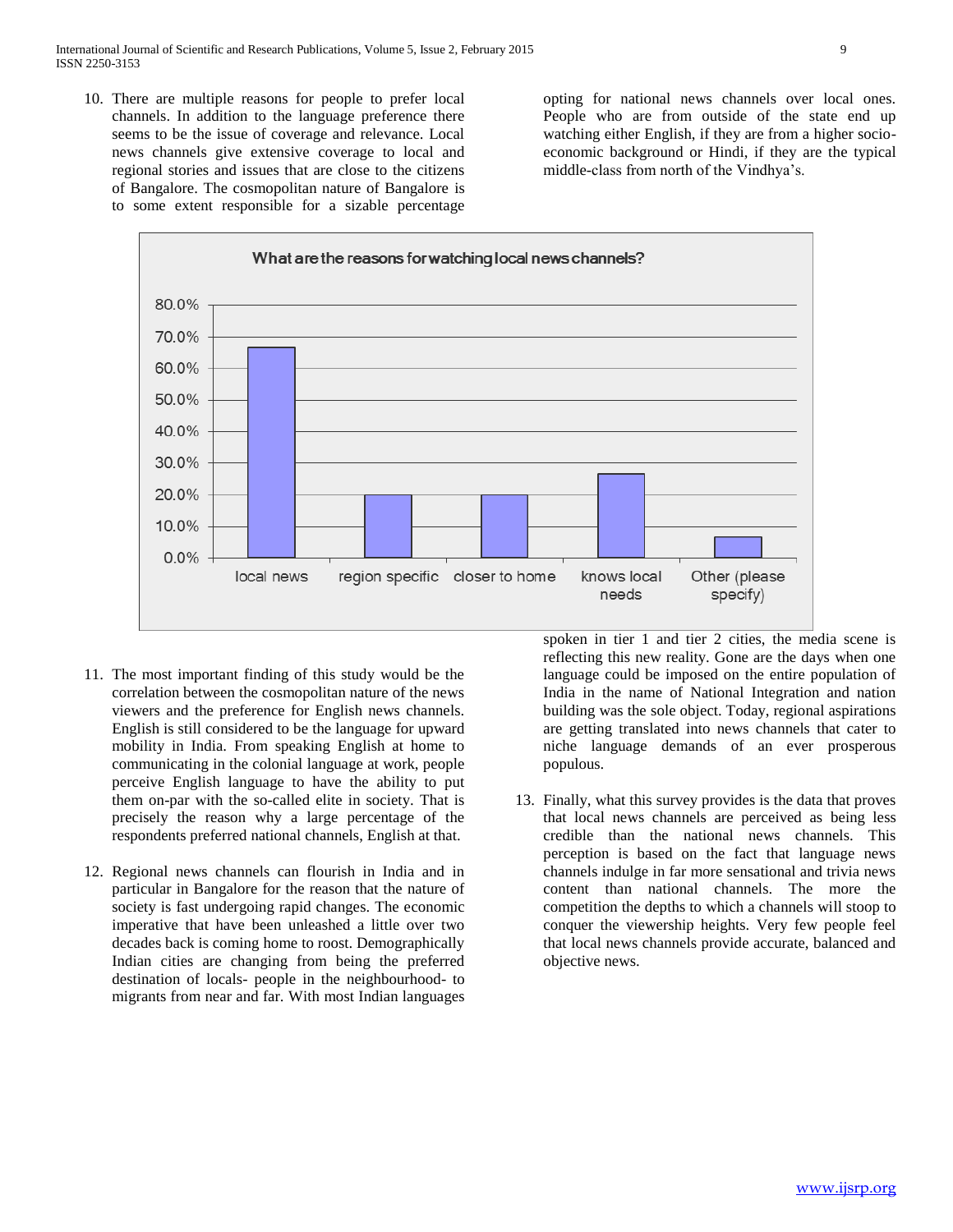

## V. CONCLUSION

 In 1995 when the Hindi news channel *Aaj Tak* was launched, there was a belief that like *Doordarshan* for over three decades, private channels will also cater to a national (Hindi) speaking audience. But soon the scene changed and in the last decade regional language news channels have flourished everywhere in India. It is not surprising given that the top five newspapers in terms of circulation and readership happen to be regional language newspapers. *The Times of India* is number eight, way behind the leaders Danik Jagaran (Hindi), Malayala Manorama (Malayalam) and Daily Thanthi (Tamil). The number of English language news channels is just eight and that in Hindi is a little over ten. But the largest number of news channels are in the other Indian languages- close to one hundred and growing. The saturation point for English news channels has been reached and soon Hindi will follow suit. The potential for regional language news channels in India is driven by economic realities as much as by the socio-political considerations. The true nature of India- unity in diversity- is translating into regional news hubs in virtually all states. Space for articulating and strengthening the culture that is specific to every state, and in some cases within states, is to be found in language specific television channels; more specifically news channels. Regional aspirations in the form of political agitation is finding voice in the language press (includes television). Further fragmentation of the existing news channels, specially the Indian language ones, shows the impatience of the regional aspirations trying to assert its uniqueness.

 In all this the credibility factor seems to take a back seat as competition is driving the TRP wars. Everything is fine to get one more viewer to switch to your channel- ethics is confined to the text books to be taught in J-Schools and not practiced in news rooms. Its impact is obvious in the news and views on news one gets to see on news channels. The more harsh, shrill and noisy the debates on primetime news the better for TRPs, or so is the perception among the news heads. The fact that more people in cosmopolitan cities like Bangalore are switching to national news channels is a point to be noted by the decision makers in the local

news channels. But it is also true that audience for regional language news channels is increasing faster than that for English channels. Credibility depends on the culture- the practices prevalent in news rooms of television channels. Unless that changes for the better with strict code of ethics, credibility will be low. What is also lacking is a role model that begs to be emulated by others in the industry. In case of newspapers we have *The Hindu* but the beating *NDTV 24x7* took after the revelations in the Nira Radia tapes episode has left a vacuum in the broadcast news industry.

 Far more cause for concern to the news channels per se is the increasing reliance on online news by the young population of Bangalore. The lack of credibility coupled with convenience may very well push a majority of viewers of news to online sources. The West, where majority get their news from digital media as opposed to newspapers or television channels, may get replicated right here in Bangalore.

#### **REFERENCES**

- [1] Balon, R. E., Philport, J. C., & Beadle, C. F. (1978). How gender and race affect perceptions of newscasters. Journalism Quarterly, 55, 160-64.
- [2] Batabyal, Somnath. (2012). Making News in India- Star News and Star Ananda. New Delhi, India: Routledge.
- Chaiken, S. (1987). The heuristic model of persuasion. In M. P. Zanna, J. M. Olson, & C. P. Hermann (Eds.), Social influence: The Ontario symposium (Vol. 5, pp. 3-39). Hillsdale, NJ: Lawrence Erlbaum Associates, Inc.
- [4] Chomsky, E. S. (2002). Manufacturing consent: The political economy of the mass media.
- [5] London: Random House
- [6] Delia, Jesse G. (1976). A Constructivist Analysis of the Concept of Credibility. Quarterly Journal of Speech, 62:361-375.
- [7] Flanagin, A. J., & Metzger, M. J. (2000). Perceptions of Internet information credibility. Journalism & Mass Communication Quarterly, 77, 515-540.
- [8] Gaziano, C., & McGrath, K. (1986). Measuring the concept of credibility. Journalism Quarterly, 63, 451-462.
- [9] Greenberg, B. (1966). Media use and believability, some multiple correlates. Journalism Quarterly, 43,665-732.